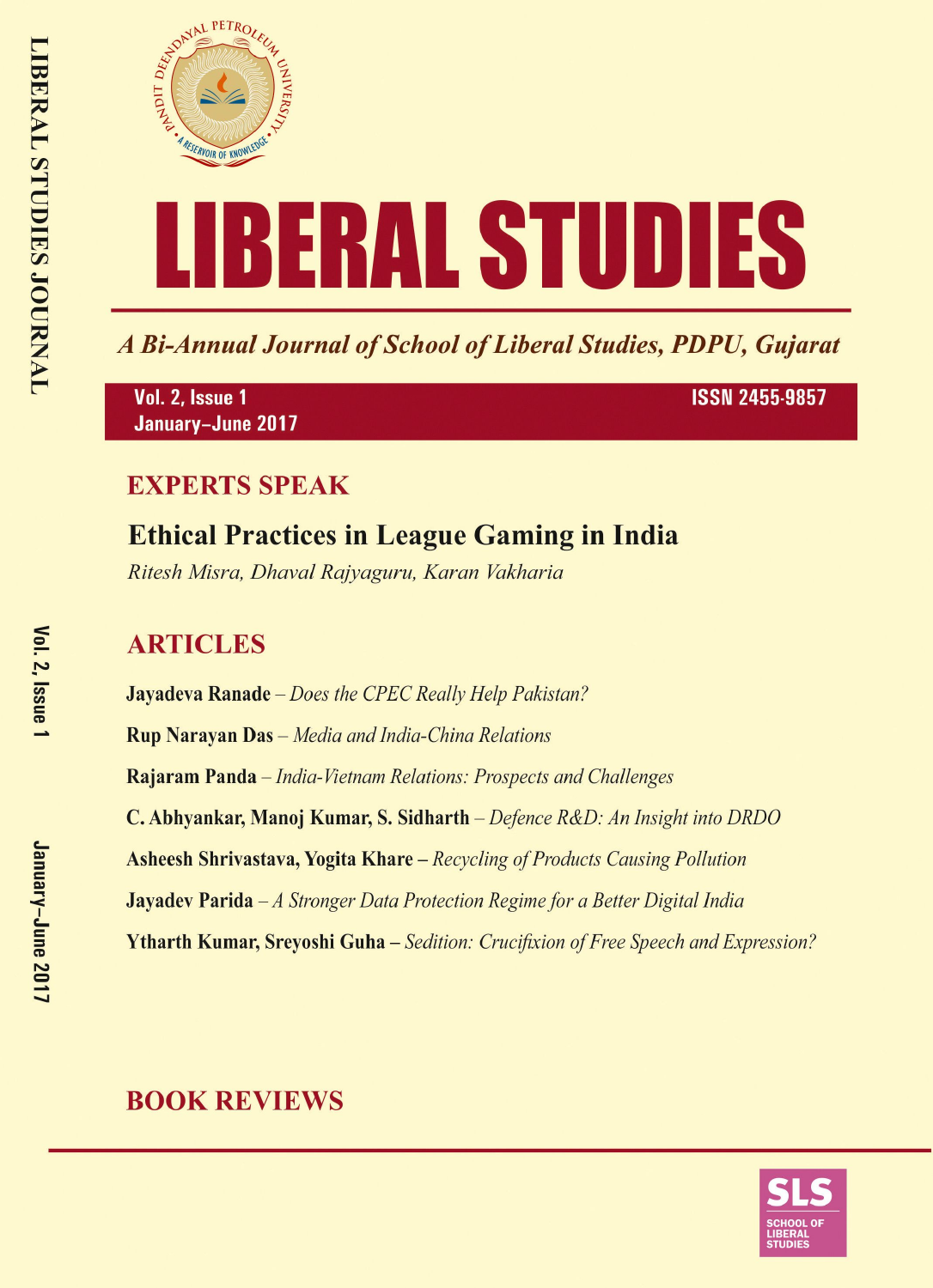# **Chitra Abhyankar\* Manoj Kumar Sumati Sidharth**

# *Focussing on Defence R&D: An Insight into DRDO*

# **Introduction**

The Defence Research and Defence Organisation (DRDO) is the premier R&D organisation under the Ministry of Defence (MoD). R&D organisations are normally esoteric and their management processes are considered challenging and complex.<sup>2</sup> DRDO's research is primarily for the benefit of the three defence services who also fall under the umbrella of MoD. This creates a unique and unusual situation in which the customers (viz. the three services) are fundamentally, similarly placed departments, like the R&D organisation, under the same ministry. Many literary excerpts on the subject point towards a feeling amongst the services that DRDO does not give the users ('user' is DRDO's term for customers) requirements, a competitively equal importance on a similar level as a private player would have given, in such a competitive environment<sup>3</sup>. It has been felt that there is a lack of mutual understanding and appreciation of the constraints faced by the services and DRDO. This feeling is only heightened by the fact that many important DRDO projects overshoot the budget and project timelines.

Many project related meetings do take place between the users and the concerned DRDO labs, from the working personnel to the top-management levels. The nonavailability of a cognizant background narrative to each of them proves to be the nemesis of a clear two-way communication channel. This paper attempts to provide this narrative in respect to DRDO, in the manner of boundary spanning<sup>4</sup> wherein the primary research was carried out through a questionnaire based data collection exercise, in one of the premier and old labs of the DRDO. The data was then jointly analysed by the authors

<sup>\*</sup> **Chitra Abhyankar** is an eminent Scientist (F) of DRDO; Manoj Kumar is an Indian Air Force Officer; and **Sumati Sidharth** is an Assistant Professor, at DIAT, Pune.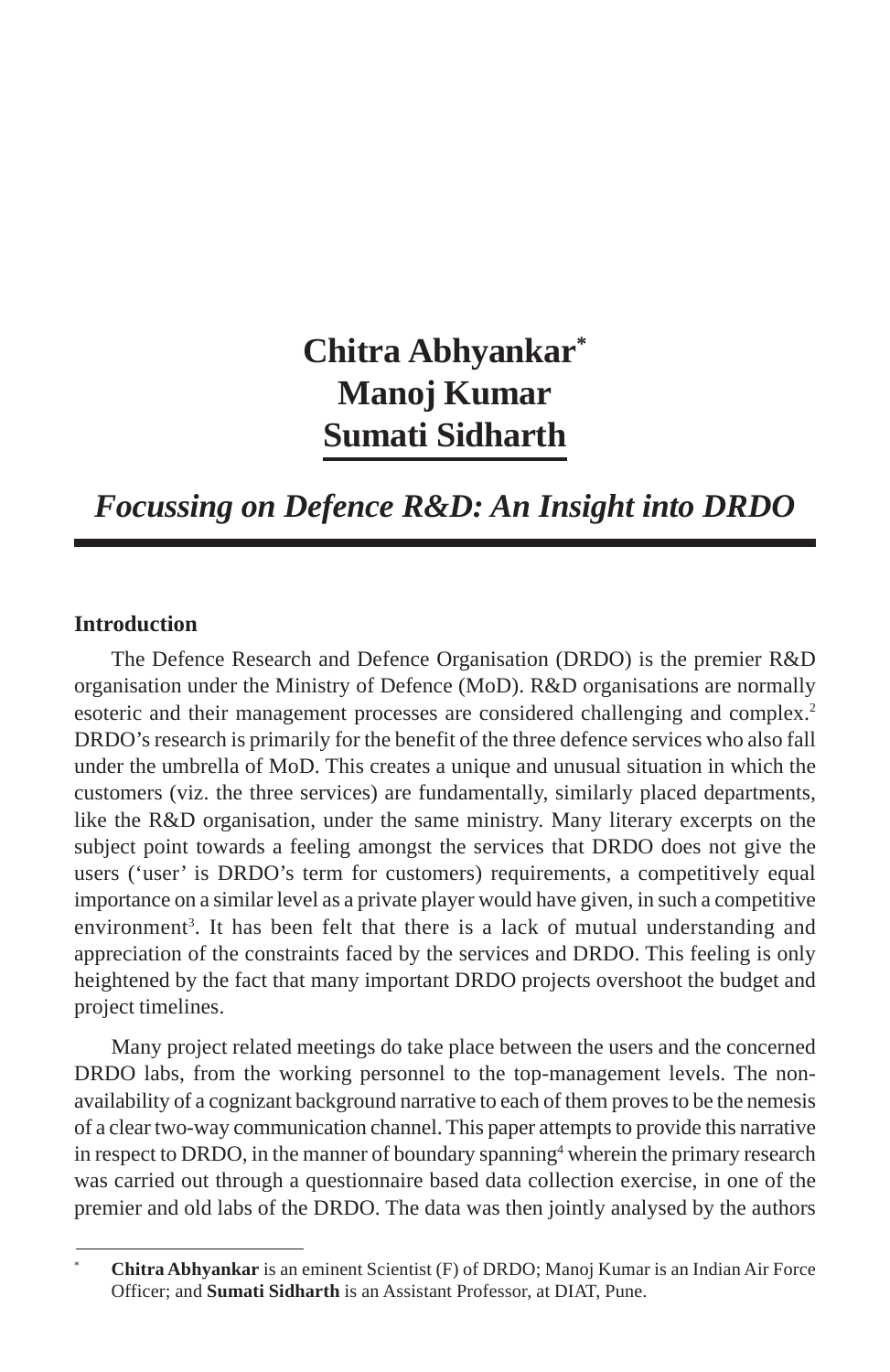who are trained technology management exponents, from the academia, services as well as the DRDO. This makes the paper unique as the feedback from the lab is jointly analysed from the services as well as the DRDO perspective. It takes the necessary inputs from the academia as well who actually provide an expert and more detached third party perspective. The data pertains to an insight in the existence / requirement of an environmental framework for the laboratory that supports successful completion of R&D projects.

## **Questionnaire and Data**

After a wide and thorough literature survey, factors that are considered critical for completion of an R&D project were homed in to.<sup>5</sup> These Critical Success Factors (CSFs) were found to be different for different organisations and even varied with the different types of projects. One thing was clear that the organizational climate or work environment played an important role in the success of projects. Hence, the present quantitative research for the representative establishment was taken up with the environmental factors in focus.

A questionnaire with 81 items/subjects was prepared to elicit responses from the scientists of the lab across the entire hierarchical spectrum. The questionnaire was designed keeping in mind the view that the main causes of project success or failure are related basically to factors of Man (e.g. involvement, knowledge, inter / intra group communication, Team work etc.), Machine (e.g. Technology, feasibility etc.), Material (e.g. availability, suitability), and Method (e.g. Procurement, Knowledge Management, financial procedures, audit etc.). The responses were graded for the top, middle and working level management. The questions pertained to all the factors given above and each factor was verified through positive affirmation on a Likert scale<sup>6</sup> of 1-to-5. Each factor carried more than two questions and in order to elicit honest responses, complete anonymity was maintained for the responses. The purpose of the exercise was explained and discussed with each scientist before asking them to fill the questionnaire.

Then, the success of a defence R&D project as perceived by the respondents categorized by their Management Levels is shown in table 1. Since the questions were in a multiple choice questionnaire form, each definition of success was independent of others. 100 per cent of top management level subjects stated that success meant 'product meeting specified performance standards'. In general, it wasseen that for all three levels of managements, success meant 'product meeting specified performance standards.' This was followed closely by 'User or Client Satisfaction'. 'Timely Completion' was also viewed as success by middle management but there was a wide variation in this variable, which would have to be analysed subsequently. The surprising part was that meeting the financial constraints was not a priority at all levels. Probable reasons for the same would also have to be analysed subsequently.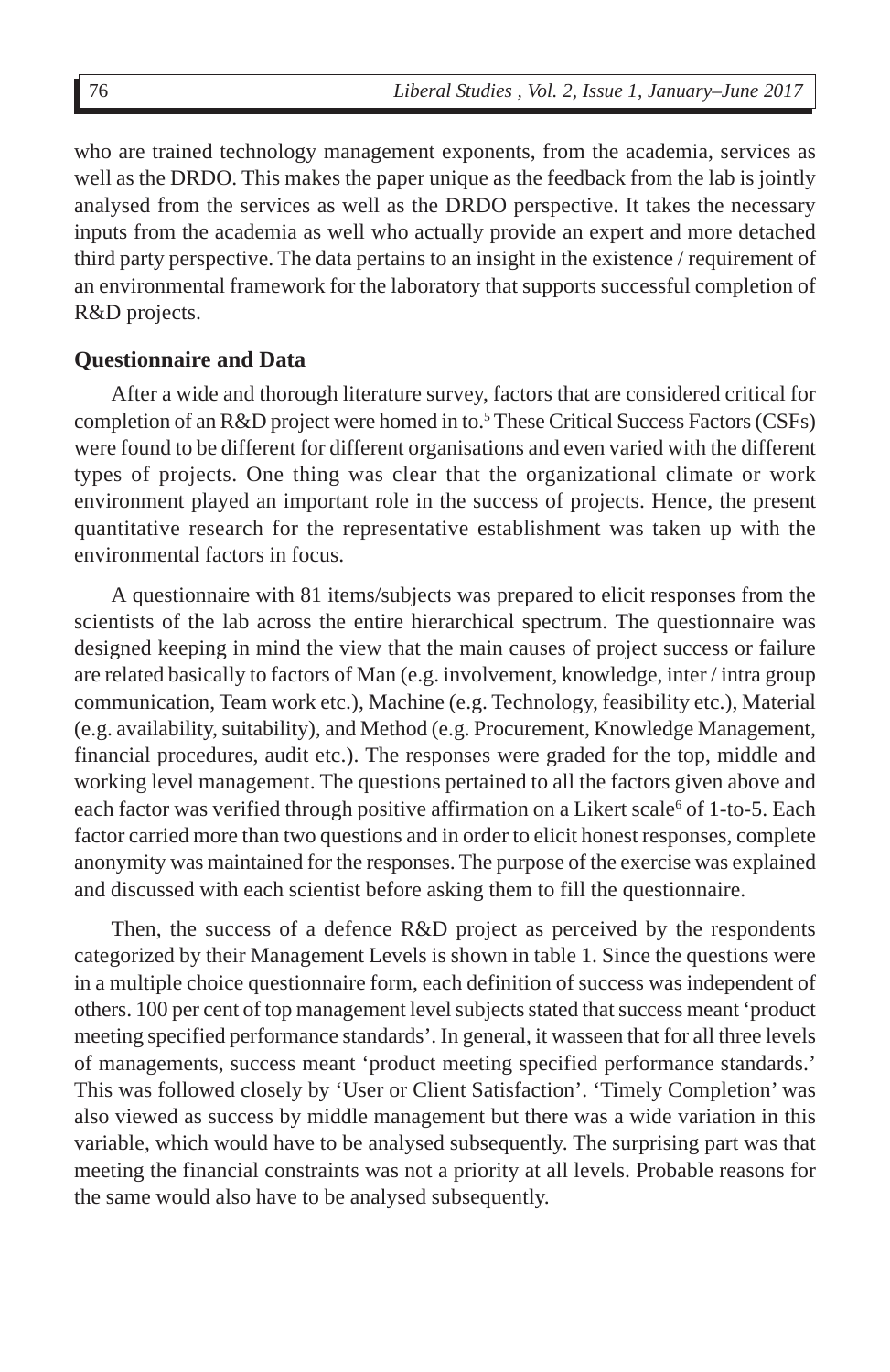| Variable                            | <b>Top Mgmt</b> | Middle Mgmt | Work Level<br><b>Mgmt</b> |
|-------------------------------------|-----------------|-------------|---------------------------|
| <b>Timely Completion</b>            | 61.5            | 75.0        | 53.0                      |
| Within Financial Budget             | 30.8            | 35.7        | 24.3                      |
| Product Meets Specified Performance | 100.0           | 89.3        | 74.8                      |
| <b>Standards</b>                    |                 |             |                           |
| User / Client Satisfaction          | 84.6            | 60.7        | 75.7                      |

**Table 1: What does Success Mean?**

The data collection on each of the CSFs and its observations using various statistical tools is given in table 2. For ease of understanding for a wider set of readers, the analysis is being given in descriptive mode and quantitative interpretation is not being mentioned here.

| Sr.No.           | <b>Success Factors</b>                                                                                                                                                                                                                                                                                                                                  | <b>Observations from Data</b>                                                                                                                                                                                                                                                                                                                                                                                                                                                                               |
|------------------|---------------------------------------------------------------------------------------------------------------------------------------------------------------------------------------------------------------------------------------------------------------------------------------------------------------------------------------------------------|-------------------------------------------------------------------------------------------------------------------------------------------------------------------------------------------------------------------------------------------------------------------------------------------------------------------------------------------------------------------------------------------------------------------------------------------------------------------------------------------------------------|
| 1.               | <b>Feasibility of Design &amp; Manufacturing</b><br>Interpretation of understanding of<br>$\bullet$<br>the user requirement.<br>Availability of necessary resources or<br>$\bullet$<br>possibility of availability of same prior<br>to undertaking projects.                                                                                            | All levels of management stated that feasibility studies<br>were somewhat being done; This implies that there<br>exists further scopefor a better study of the feasibility<br>of Design and Manufacturing prior to the project. The<br>present studies were failing to point out the precursors<br>of failure.                                                                                                                                                                                              |
| $\overline{2}$ . | <b>User/Client Interaction</b><br>Awareness of actual field conditions<br>$\bullet$<br>by the scientists.<br>Discussion and negotiations on<br>$\bullet$<br>intermediate changes in requirements.<br>Interaction between both parties<br>$\bullet$<br>during development trials and<br>subsequent communication of<br>results and/or changes suggested. | Some kind of auser/client interaction can<br>$\bullet$<br>help in saving time and costs but needs<br>to be strengthened further.<br>• Users' intermediate suggestions for<br>changes to initial requirement specifications poses<br>problems and needs to be jointly addressed more<br>effectively, e.g. the new time and cost requirements<br>need to be negotiated in details to prevent fail-<br>ure at a future date                                                                                    |
| 3.               | <b>Vendor Management</b><br>Procurement planning in advance<br>$\bullet$<br>Time spent in procurement procedures<br>$\bullet$<br>Procedural delays                                                                                                                                                                                                      | There is large scope for improvement in<br>$\bullet$<br>Procurement Planning & Purchase<br>Procedures.<br>• Involvement of scientists in this process lead to wast<br>age of focused research efforts.                                                                                                                                                                                                                                                                                                      |
| 4.               | Outsourcing<br>Clarity of the vendor with respect to<br>$\bullet$<br>the objectives.<br>Penalty for non-performance.<br>$\bullet$<br>Assistance from vendor post supplies.<br>$\bullet$                                                                                                                                                                 | There is large scope for improvement in Outsourcing<br>Procedures in that:<br>• Technical competency of the various performers<br>needs to be evaluated more effectively,<br>• The drawings and specifications may have to be<br>frozen after discussions with users.<br>• After sales technical support needs improvement,<br>and<br>• Penalty as per existing standards may not be heavy<br>enough or strict enough to pressurise the contractor<br>to complete their work order properly and/or in time. |

**Table 2 : Summary of Data Observations**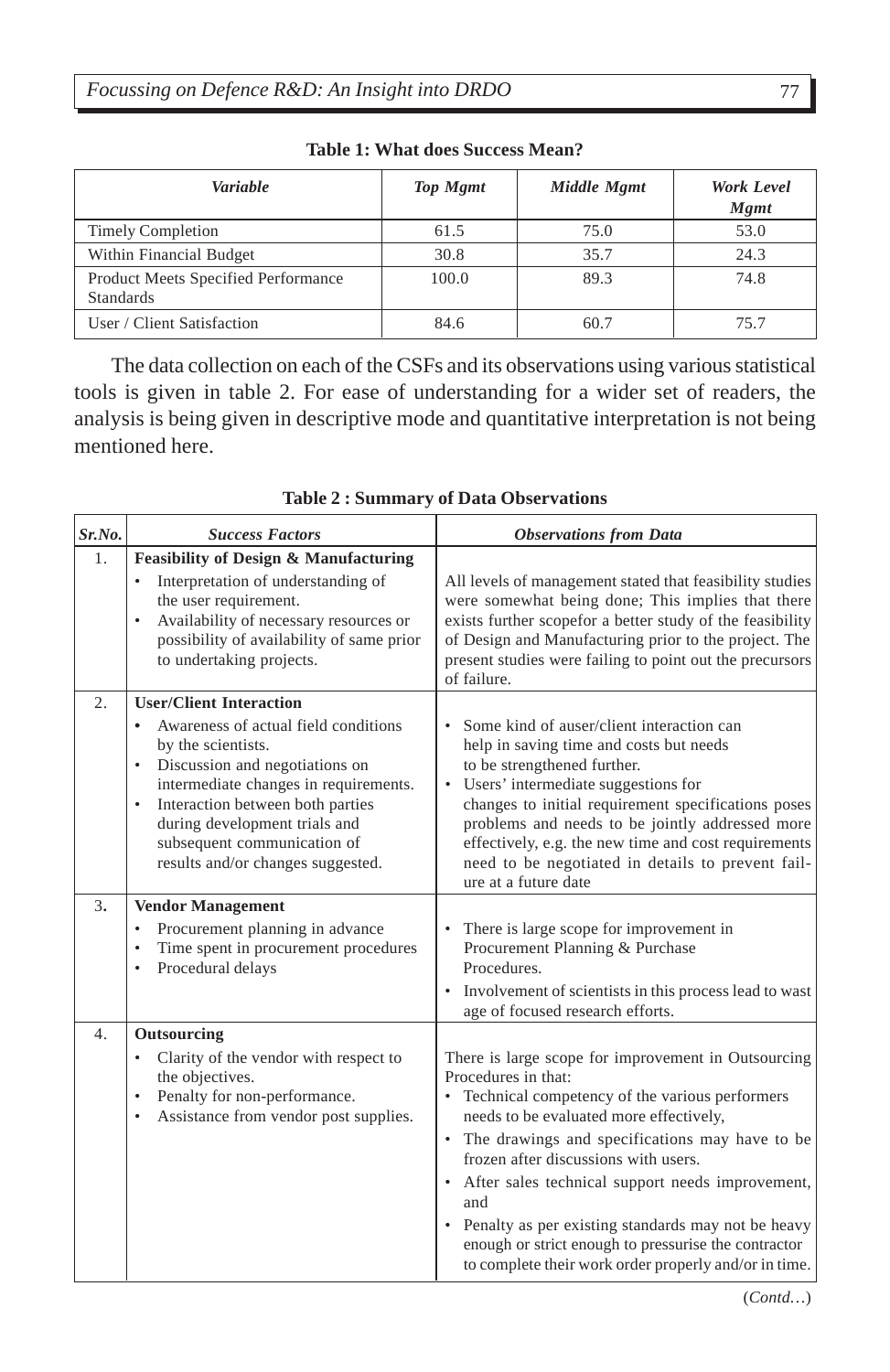| 5.  | <b>Knowledge Management</b><br>Recognition for sharing knowledge.<br>$\bullet$<br>Availability of prior knowledge and<br>٠<br>a detailed knowledge bank.<br>Use of technology forecasting by each<br>$\bullet$<br>establishment.<br>Sharing of tech forecast by the users<br>٠                                         | Knowledge Management is the backbone of Tech-<br>nology Management. Again, there seems to be a large<br>scope for Knowledge Management.<br>• Technical Information Centre should be used more<br>effectively as Knowledge Bank.<br>• Knowledge sharing culture needs to be cultivated,<br>by designing incentive policies.<br>• Simultaneously, some methods of retaining tacit<br>knowledge need to be derived and implemented.<br>• Adopting methods like Exit Interviews so that knowl-<br>edge does not go waste after project closure or<br>after a person retires from service etc. |
|-----|------------------------------------------------------------------------------------------------------------------------------------------------------------------------------------------------------------------------------------------------------------------------------------------------------------------------|-------------------------------------------------------------------------------------------------------------------------------------------------------------------------------------------------------------------------------------------------------------------------------------------------------------------------------------------------------------------------------------------------------------------------------------------------------------------------------------------------------------------------------------------------------------------------------------------|
| 6.  | <b>Project Management</b><br>Equal credit for project completion<br>$\bullet$<br>to all concerned<br>Freedom of work with detailed<br>٠<br>guidance from Project Manager (PM)<br>Availability of adequate manpower<br>$\bullet$<br>for undertaking the project on hand.<br>Time and cost slippages beyond control<br>٠ | Effective guidance needs to provided.<br>$\bullet$<br>• Scientists' work need to be reviewed<br>properly.<br>• Technical reviews need to be more<br>effective.<br>• Since there is a shortage of manpower,<br>utilization must be optimum.<br>• Curtailing of time and cost slippages.<br>There is definitely some scope for improvement in<br>Project Management.                                                                                                                                                                                                                        |
| 7.  | Leadership<br>Credit to team members<br>$\bullet$<br>Established communication channels<br>Weightage given to convenience of<br>$\bullet$<br>members during the project phase.                                                                                                                                         | • Leadership has been weighed as the top<br>most critical success factor by Top Man-<br>agement. In this context there is scope for<br>improvement in Leadership.<br>• Intergroup and intra group communication can be<br>more effective, and personnel of different teams may<br>be encouraged by sharing the intermediate trials suc-<br>cess.<br>• Due credit needs to be given to team members and<br>allotment of duties should be done keeping in mind<br>the convenience of the various team players.                                                                              |
| 8.  | <b>Human Resource</b><br>Study and work in field not directly<br>٠<br>related to person's academic field.<br>Sense of belonging to the project<br>$\bullet$<br>Change of members for different<br>٠<br>phases of project<br>Opportunity to work as PM                                                                  | Everyone feels that the individual has leadership<br>qualities and he/she would prefer to work as PM may<br>indicate that either the PM's job is perceived to be<br>easier (improper or insufficient information on job<br>dictates and/or PM with poor leadership qualities)<br>or is not being managed properly.                                                                                                                                                                                                                                                                        |
| 9.  | <b>Communication with Support Service</b><br><b>Groups</b><br>Level of support<br>٠<br>Use of modelling and simulation<br>$\bullet$<br>to reduce time<br>Open communication with support<br>$\bullet$<br>groups                                                                                                        | Project Leader may not be sharing the project<br>success with Support Service Groups due to lack of<br>time or communication or a feeling of secrecy.<br>Definite improvement desired.                                                                                                                                                                                                                                                                                                                                                                                                    |
| 10. | <b>Communication with Other DRDO</b><br><b>Establishment/PSUs</b><br>Ease of understanding in collabora-<br>٠<br>tive projects<br>Periodic meetings for ease of com-<br>$\bullet$<br>munications                                                                                                                       | In multi-lab collaborative projects, clarity<br>about job responsibility is observed.                                                                                                                                                                                                                                                                                                                                                                                                                                                                                                     |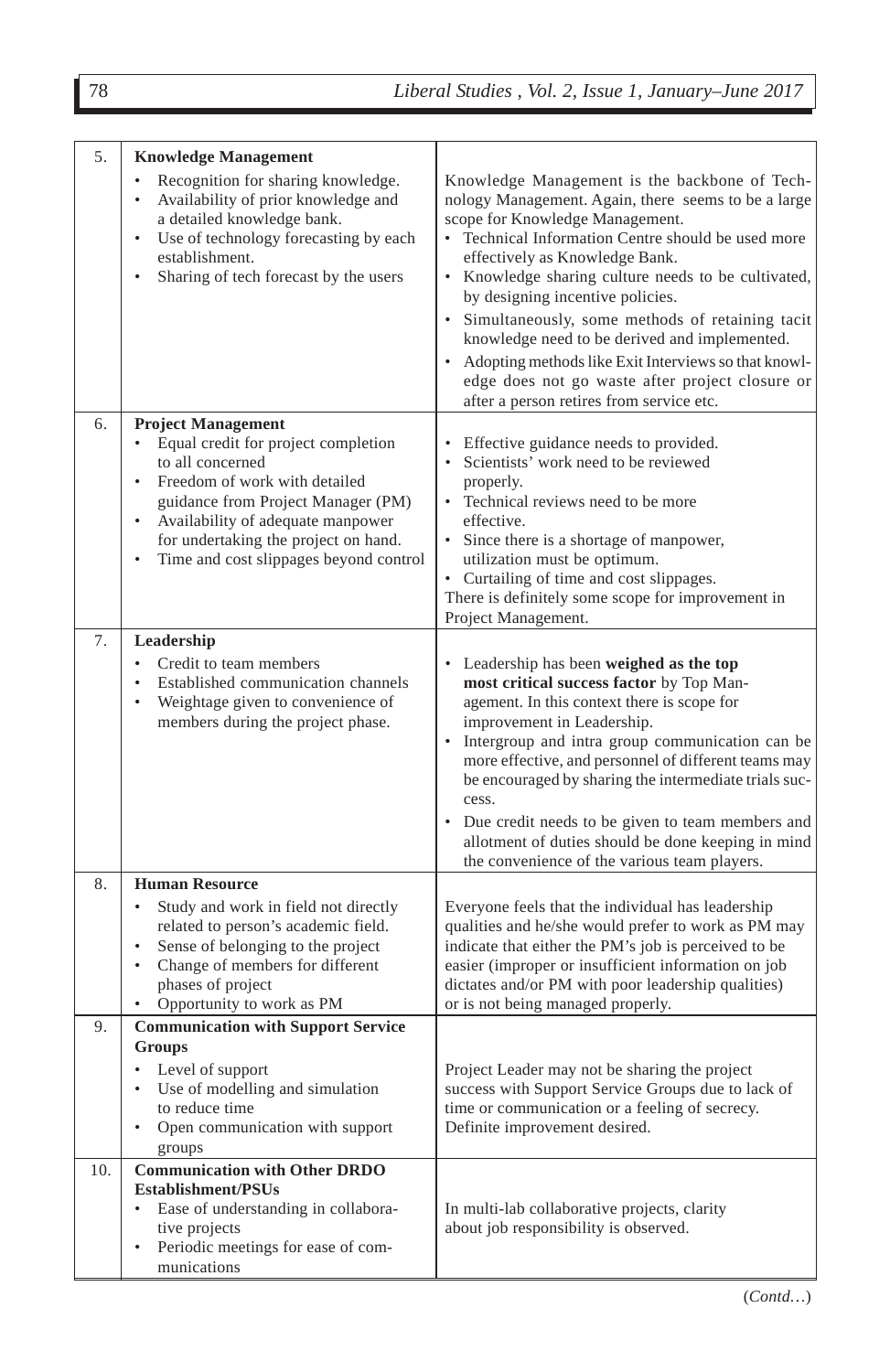| 11. | <b>Project Audit</b><br>Allowing the project to continue.<br>٠<br>even if it shows no promising<br>progress. | Audit of Project seems to be a 'taboo' sub-<br>ject where management prefers to have no<br>opinion.                                                                                                                                                               |
|-----|--------------------------------------------------------------------------------------------------------------|-------------------------------------------------------------------------------------------------------------------------------------------------------------------------------------------------------------------------------------------------------------------|
| 12. | <b>Risk Management</b>                                                                                       | The results show that there is some disagreement be-<br>tween Top and Middle management & Working Level<br>regarding acceptance of innovative ideas, suggestions<br>from Failure Analysis, etc. This should be considered<br>for improvement.                     |
| 13. | <b>Time and Cost Management</b>                                                                              | All levels homogeneously feel that the time and money<br>spent for various trials is not excessive. Also Middle<br>management and Working Level somewhat agree that<br>Time and Cost estimates are prepared by authorities and<br>hence may not be very accurate. |
| 14. | <b>Winning Patent / Publication Culture</b>                                                                  | All levels homogeneously feel that there is a need to<br>promote the 'Paper Publication' / 'Patent winning' cul-<br>ture and young scientists need to get guidance on writ-<br>ing reports and journal articles.                                                  |

# **An Insight**

The prioritisation and analysis of 'what constitutes success' and observations of the CSFs mentioned above can help the top echelon in DRDO and MoD gain better appreciation of the interventions required to mange the HR, to optimise resource allocation and to provide an overall conducive environment for fructification of critical defence R&D projects. This may also be used by the services and the industry alike for better understanding of DRDO's internal perceptions/ thought processes so that they can collaborate more effectively. This analysis is presented below.

# **• Focus on the Users and Product Performance**

There is a strong opinion that success means 'User Satisfaction'. A very strong (100 per cent) opinion that 'Success means product meets specified performance'. This may come as a surprise to the services but it points to a growing realisation along all levels of DRDO that meeting performance requirements should be their prime aim. The performance requirements itself have to take in to account the prevailing technology levels in the laboratories and the global technology changes during the development cycle. Thus, setting genuine performance standards by the services is very important.

The worrying part is that intermediate suggestions for changes in initial requirement specifications are negotiated for time and cost overruns before implementing in current project. This indicates that initially there is less clarity about 'User Requirements', and user actually becomes more clear about their own requirements only once the prototype is shown. This clearly shows that users' direct interaction with the scientists needs to be improved and further strengthened by exposing the working scientists to actual field conditions and vice-versa.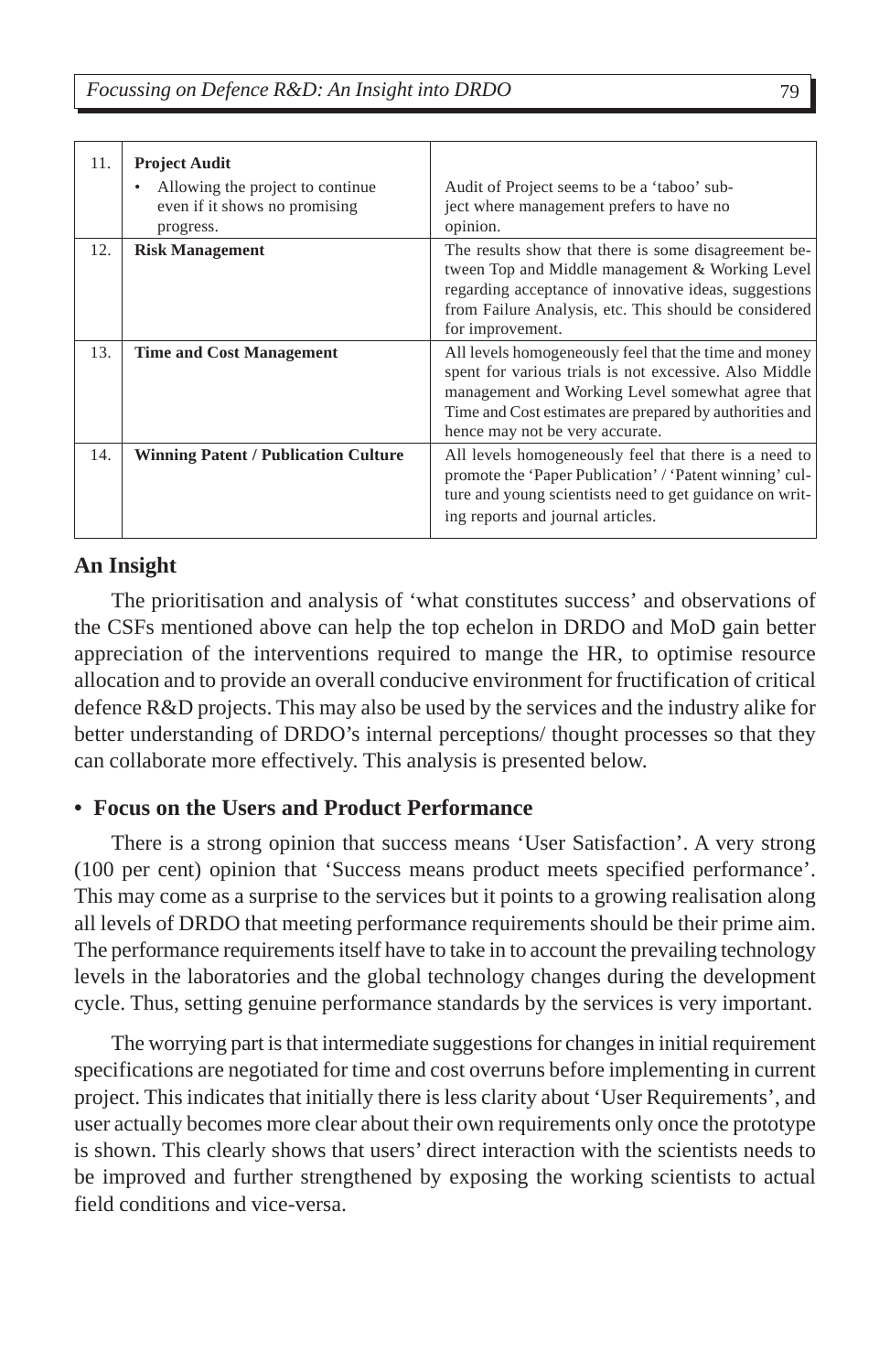Thus user sharing their Technology Forecasts with DRDO and more openness in discussing 'Real User Requirements' is essential. DRDO and services needs to make serious efforts to gain mutual confidence and this can be realised by the personnel only after proper communication.

## **• Primacy of R&D: Focus on Industry**

This happens to be a weak area probably because scientists are not trained for commercial transactions and do not even consider it their primary responsibility. Proper procurement planning needs to be done in advance, so that there is harmony while obtaining financial concurrences. Thorough documentation and communication about requirement specifications, market analysis for suppliers and costing needs to be prepared. On many occasions there are procedural delays when DRDO labs interact with vendors/ suppliers. Procurement procedure needs to be improved and training for the same needs to be imparted at mid-management levels.

Modifications to specifications or designs at a later stage on account of changes forced by users cause the labs to enforce the same through the vendors/ suppliers. This is seen to invariably cause delays and holdups. Avoiding intermediate changes by the user is the best option but if that is not feasible or practical, then better vendor management to take such changes in account becomes an imperative. Financial justifications for these also need to be simplified.

#### **• Focus on Project Management and Financial Constraints**

It may be a concern or a surprise to note that meeting the financial targets is not considered a prime responsibility by the entire hierarchy of scientists (Table 1). This could be because either a 'government mind-set' is prevalent or it is known that initial project estimates are not realistically made based on sound project management principles. The consequences of not adhering to financial targets are not being viewed through Return on Investment (RoI) calculations in a competitive environment. The bottom line is that lack of financial focus along the entire spectrum needs to be changed through imparting knowledge and implementation of project management tools. In addition, a risk assessment and stage-gate audit<sup>7</sup> of all projects need to be made the norm, much in the same way as the global best practices in R&D projects.

Normally, scientists are not moved from one project to another without proper adjustment. Project work does not start without proper planning and even then, manpower issues faced by the project manager are not resolved in advance. Therefore, scientific project review methods need to be implemented to ensure no slippages.

## **• Focus on Timelines**

Even with 'perceived' slippages in many project delivery dates, the consensus is that these slippages are not excessive. There is a gap between the common perception and that which exists in the DRDO. What has emerged is really an eye-opener. The mid and working level scientists in the lab do not identify with the timelines of the project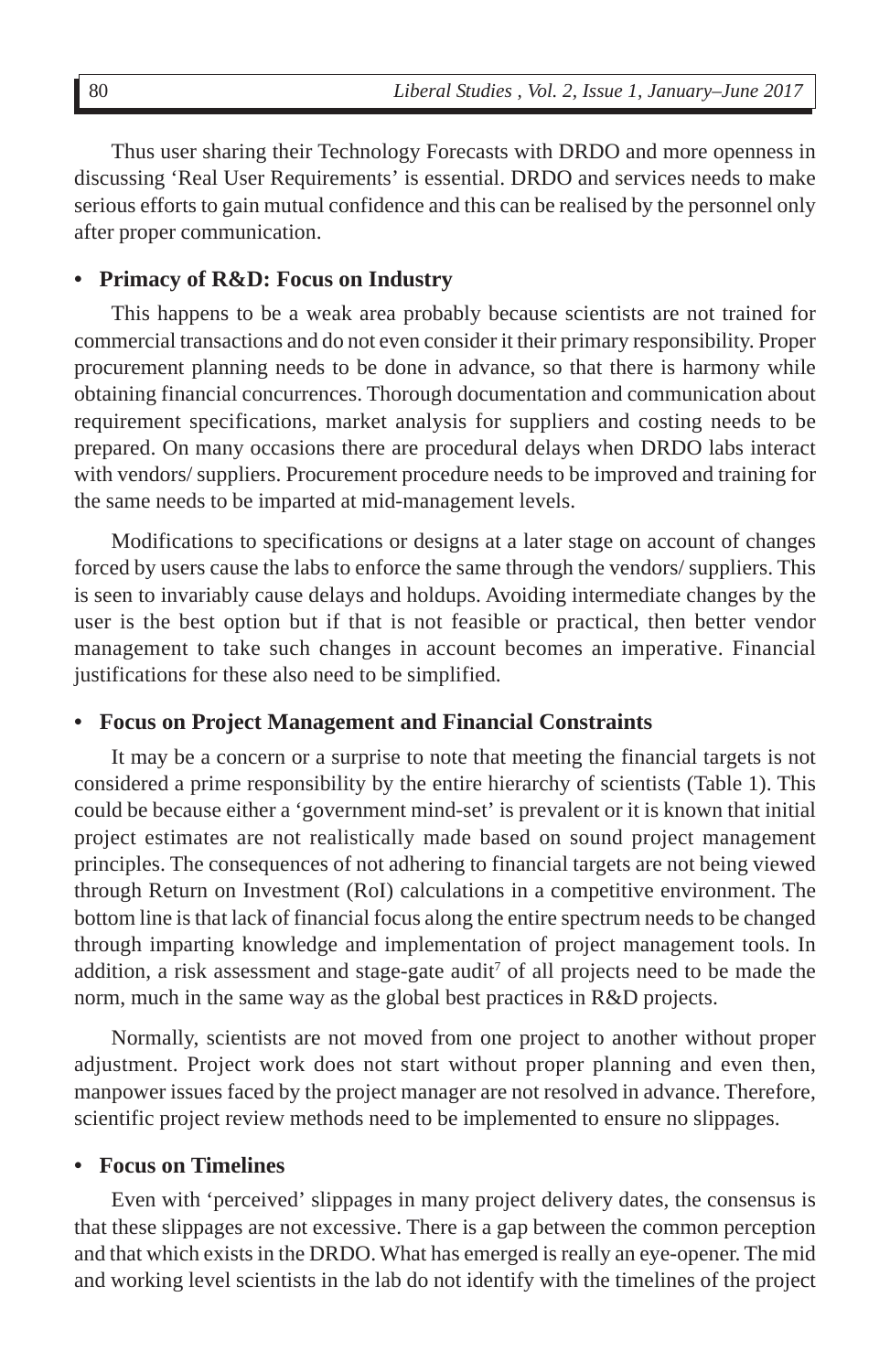set up by the top echelon and MoD. They feel that these are not realistic. This is one area where there is a definite need to follow a bottom-up approach because this has ramifications on how the entire organisation is viewed and how its performance is ultimately affected.

## **• Motivational Factors**

The research work in DRDO requires knowledge and skill-set of many allied fields. Since no university or institute can offer degree courses perfectly suited to completely cover the vast technology and knowledge requirements of DRDO, scientists must gain it after completing basic graduation and joining DRDO. Thus middle and lower management, as well as other officers and staff working under them need to be motivated to study and gain knowledge in the fields not directly related to their academic qualification.

The issue of the younger generation not seeing bright careers in DRDO in spite of having challenging projects needs to be analysed through leadership issues. Leaders need to share success equally between project group as well as support service groups and showcase open communication between the two types of groups – giving credit where it is deserving can be a very big incentive.

## **• Environmental Pressures**

The scientists are seen to be pressurised about completing the administrative documentation of the project. This type of non-focused environment may not be conducive for the focus required for research.

Patenting and publications by the scientists are viewed as more of individual growth vehicles and not really as value addition to the projects or to the entire organisation. Young scientists have little to emulate in this field even though all echelons realise the need to promote this culture. The incentive for the patenting and publication do not seem to be working.

## **Homogeneous Thinking**

The variation of outlook is homogeneous across all echelons for all CSFs. This could be seen during the numerical analysis of all the CSFs. Please see figure 1. The similarity in thinking and outlook across the different echelons of decision-making tells a compelling picture of a strong culture and ethos in the DRDO organisation.

The strong culture can be effectively leveraged by the policy makers in the MoD for bringing about the necessary changes required as per the insight gained through this study, through judicious interventions. This kind of ethos is created through strong inter-personal bonding. This can be an asset while managing projects.

## **Conclusion**

DRDO as a premium defence R&D organisation under MoD has significant stakes in projecting comprehensive national power of India. With this as the background, this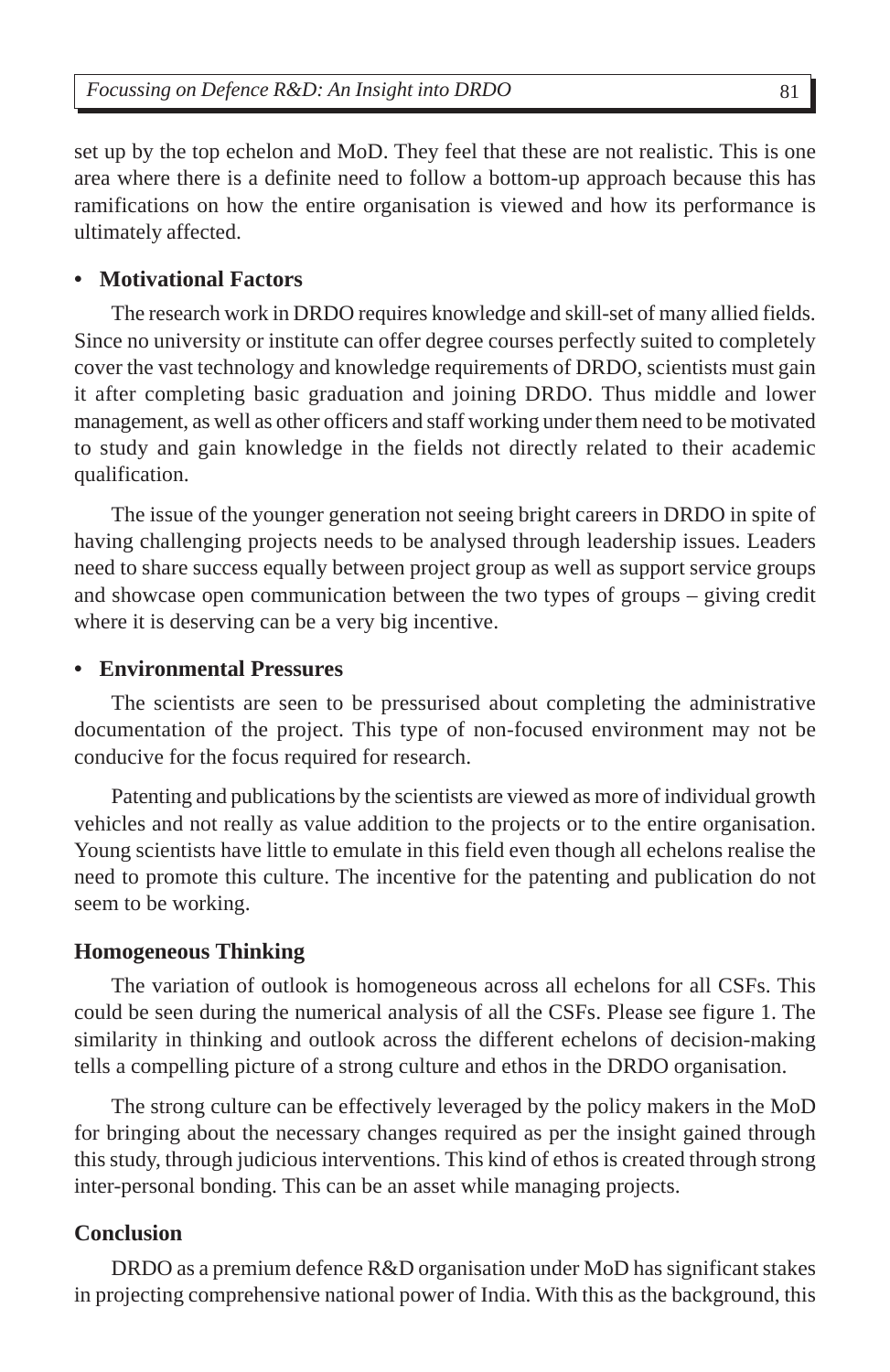

*Figure 1: Comparison of Management Perspectives about Working Environment*

study using primary data is probably the first of its kind that provides deep insight in the culture and working environment of the organisation. It clears the haze existing with regards to its working, in the minds of the common public and services alike. What emerges from the study is that with the right interventions, the organisation has excellent potential to become a global player in the strategic R&D field.

In the present context, the responsibility to provide the right environment for project completion rests squarely with the top most echelon of the organisation. The scientists are a well motivated group of personnel that need some strong leadership to emulate. Their undue focus on administrative matters is unwarranted and it would be better if they are freed from some of these encumbrances. Having said this, it is also essential that a stage-gate type of product audit become a norm and scientists are actually trained on quantitative project management techniques and these are implemented during the stage-gate audits.

The time and cost overruns of DRDO projects are well reported and cited in several texts and that was the main background reason for conducting this study. However, this study is the first time that the actual rationale for avoiding these overruns for most DRDO projects is clearly in sight. A bottom-up approach that involves the project team when the projects are taken up for consideration, would generate the sense of involvement so necessary for getting a buy-in. This approach would ensure that the objectives are set in consultation with the team who is to meet them.